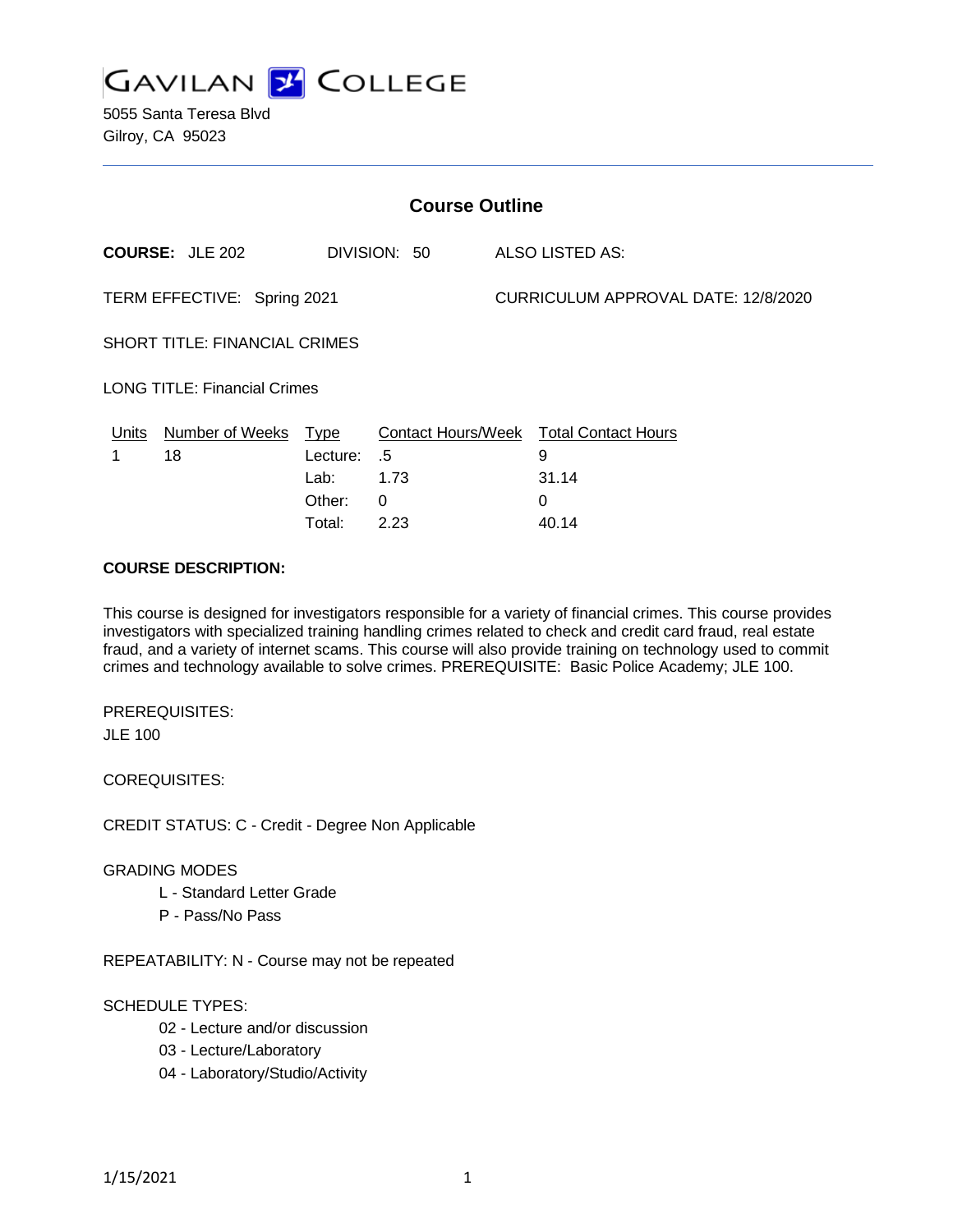### **STUDENT LEARNING OUTCOMES:**

By the end of this course, a student should:

1. Identify the parts of a check and utilize this information in a check fraud investigation including obtaining information from financial institutions, determining criminal violations, and preparing evidence.

2. Identify law violations associated with real estate fraud and specific considerations regarding crimes against the elderly and dependent adults.

3. Identify crimes constituting identity theft and demonstrate the ability to obtain necessary information and evidence for financial crimes investigations cases, as well as techniques used to commit various types credit card fraud such as account takeovers, unauthorized transactions, and skimmed credit cards.

### **CONTENT, STUDENT PERFORMANCE OBJECTIVES, OUT-OF-CLASS ASSIGNMENTS**

Curriculum Approval Date: 12/8/2020

LECTURE CONTENT:

Content:

- I. Welcome/ Registration/ Introductions (.5 hours)
- A. Orientation of Course
- B. Student Introductions
- Content:
- II. Check Fraud Investigation (8.5 hours)
- A. Parts of a check
- 1. Maker
- 2. Payee
- 3. Dollar amount in numbers and words
- 4. Drawee Bank
- 5. MICR (Magnetic Ink Character Recognition) line
- 6. Memo line
- B. Five Points of Negotiability
- 1. Bank name and account number
- 2. Date
- 3. Payee
- 4. Dollar amount in numbers and words
- 5. Signature
- C. Parts of a Check
- 1. Endorsement
- 2. Bank of First Deposit (BOFD) "spray"
- D. Additional Stamps and Endorsements
- 1. Teller Endorsements
- 2. Drawee Bank Endorsements
- E. Types of Checks/Ownership
- 1. Personal
- 2. Business
- 3. Government
- 4. Bank Issued
- 5. Automated Clearing House electronic transactions
- 6. Drafts
- 7. Travelers cheques

1/15/2021 2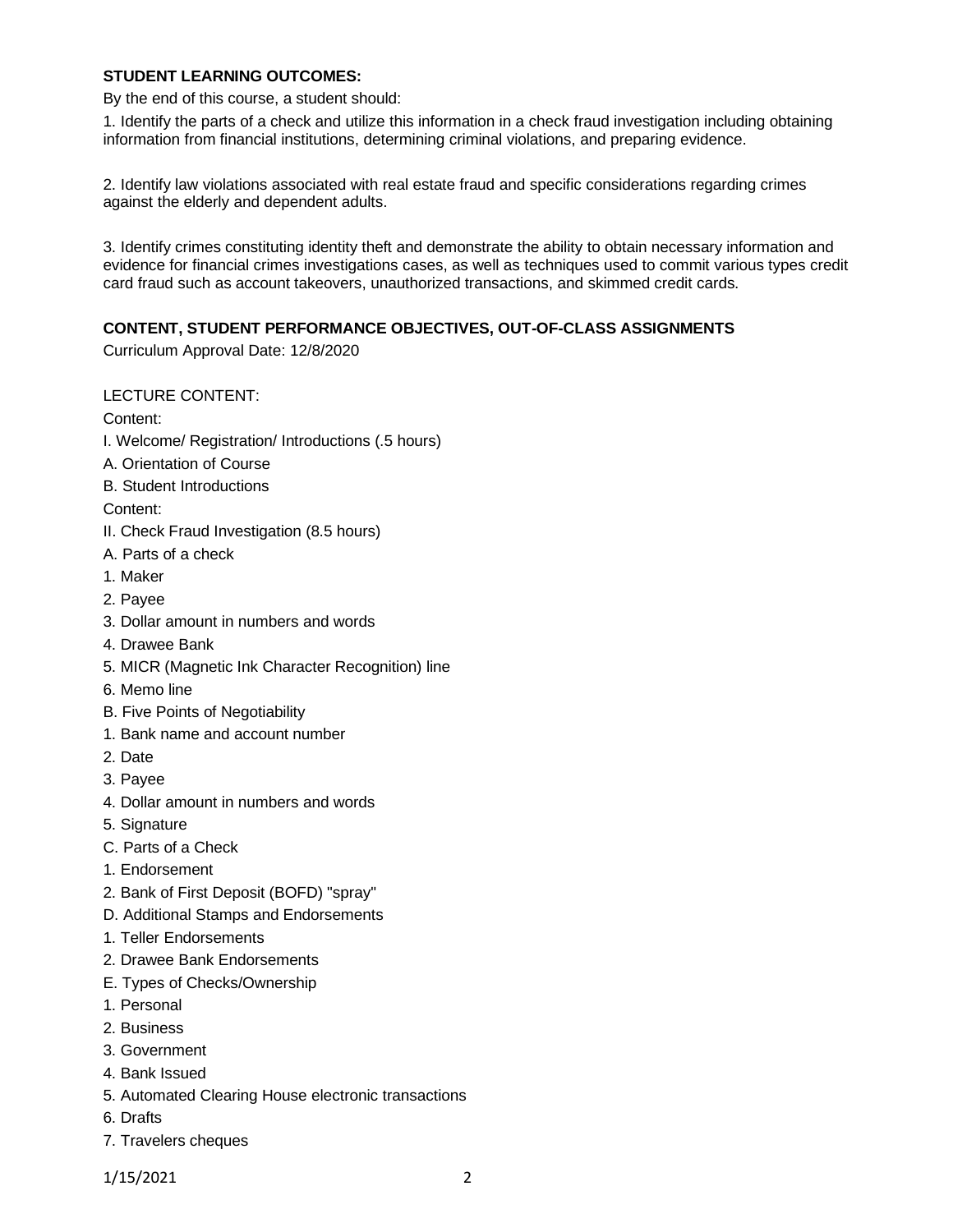- F. Additional Bank Terms
- 1. Debit
- 2. Credit
- 3. Posting Date
- 4. Returned Item
- 5. Signature Cards
- G. Bank Secrecy Act
- 1. Currency Transaction Reports
- 2. Suspicious Activity Reports
- 3. Monetary Instruments
- H. Check 21
- 1. Substitute Checks
- 2. Electronic image processing
- I. Bank Records
- 1. Statutory time limits
- 2. Housed in multiple locations
- J. Check Fraud Checklist
- 1. Available information
- K. Elderly and Dependent Adult Considerations
- 1. 368 (d) PC
- 2. Elder Support

# LAB CONTENT:

Because of the integrated nature of the lab/lecture method of instruction, the content for both lecture and lab are infused in all subjects.

Content:

- III. Credit Card Fraud Investigation (8 hours)
- A. Types of Credit Card Fraud
- 1. Unauthorized credit card transactions
- 2. Account take overs
- 3. Bust-outs
- 4. Skimmed credit cards
- B. Types of Cards
- 1. Credit Cards
- 2. Charge Cards
- 3. Debit Cards
- C. Players in a Credit Card Transaction
- 1. Cardholder
- 2. Merchant
- 3. Acquirer
- 4. Card Association
- 5. Issuing Bank
- D. Victim of Credit Card Fraud
- 1. Applicable Penal Code Violations
- 2. Cardholder
- 3. Merchant
- 4. Acquirer/ Third Party Processor
- 5. Card Association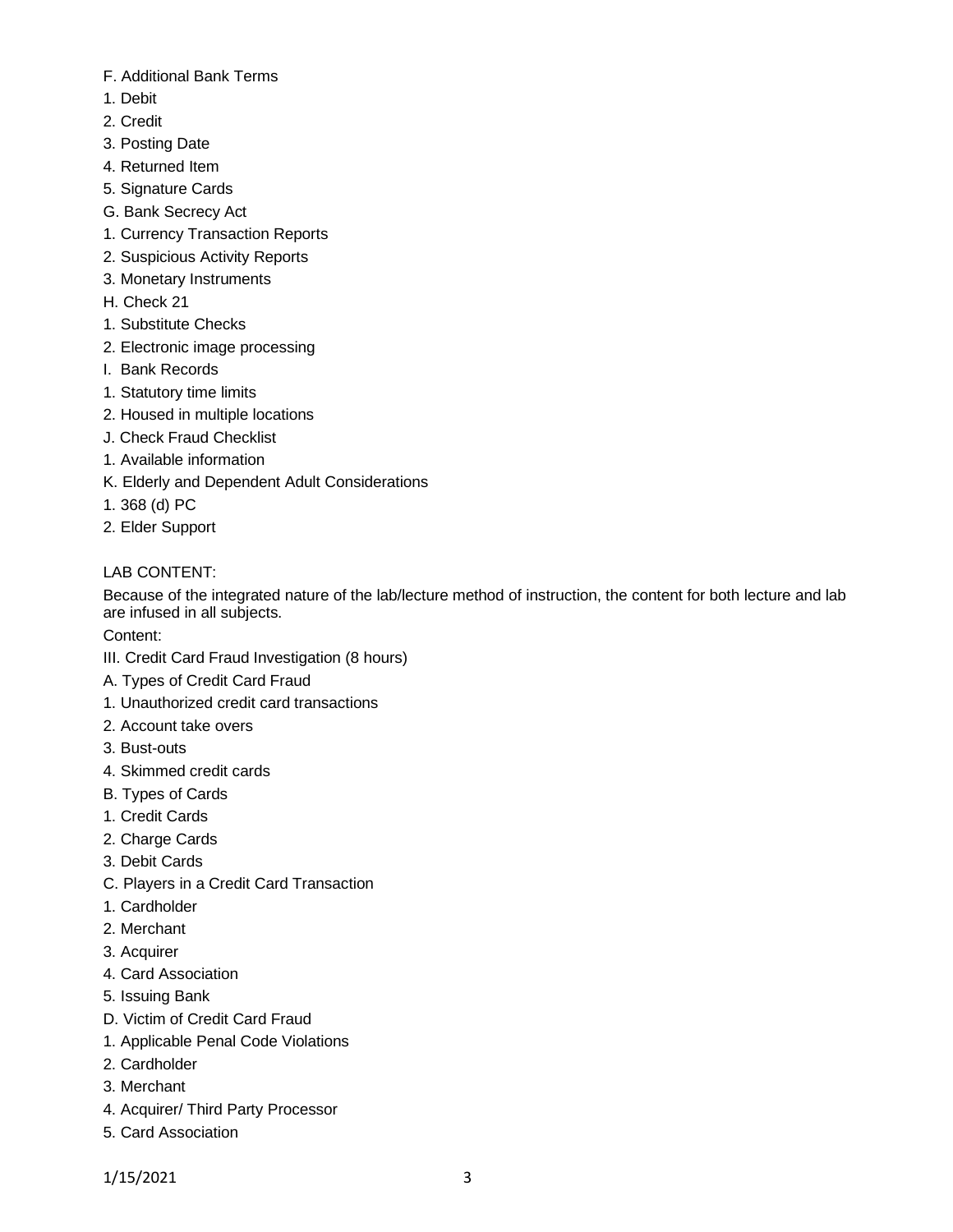- 6. Issuing Bank
- E. Card Security Features
- 1. VISA
- 2. MasterCard
- 3. American Express
- 4. Discover Card
- 5. Other Card Types
- F. Bank Statements
- 1. Generated Monthly
- 2. Provide a picture of a victim's spending pattern
- G. Bank Records
- 1. Statutory time limits
- 2. Housed in multiple locations
- H. Changes to the Credit Card Industry
- 1. Unauthorized Transactions Review
- 2. Multiple Access Cards Found
- J. Elderly Dependent Adult Considerations
- 1. 368(d) PC
- 2. Elder Support

Content:

- IV. Analyze the flow of a Real Estate Transaction (7 hours)
- A. Involved Parties
- 1. Seller
- 2. Purchaser
- 3. Real Estate Agent/ Broker
- 4. Mortgage Company
- 5. Escrow Company
- 6. Title Company
- 7. Mortgage Servicer
- B. Documentation
- 1. County Records
- 2. Document Locations
- C. Types of Real Estate Fraud
- 1. Forged Documents
- 2. Occupancy fraud
- 3. Silent Deeds
- 4. Loan Fraud
- 5. Equity skimming
- 6. Short Sale Fraud
- D. Law Violations
- 1. Penal Code Sections
- 2. Government Code Sections
- 3. Civil Code Sections
- E. Elderly and dependent adult considerations
- 1. 368 (d) PC
- 2. Elder/ Dependent Adult Support

Content:

V. Internet Fraud Investigation (8 hours)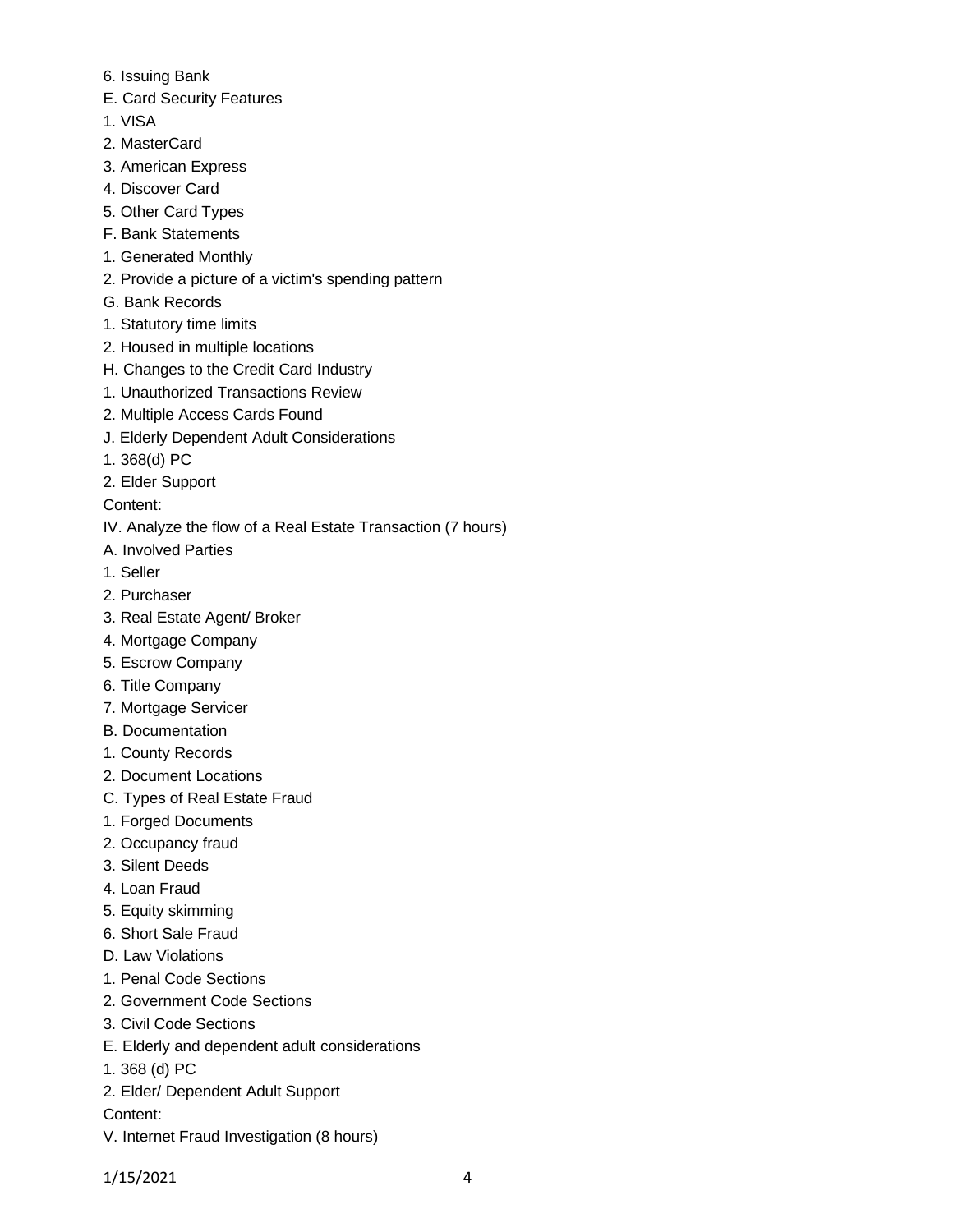- A. Internet Devices
- 1. Cellular Phones
- 2. Tablets
- 3. Computers and Peripherals
- B. Accessing the Internet
- 1. Dial Up
- 2. DSL (Digital Subscriber Line)/ Cable
- 3. Fiber Optic Connections
- 4. Virtual Private Network
- 5. Cellular
- C. Information captured when accessing the internet
- 1. Network adapters
- 2. IP Address
- 3. Internet Browser Information
- D. Internet Crimes
- 1. Identity Theft
- 2. New Account Opening
- 3. Unauthorized credit card use
- 4. Work at home scams
- 5. Email Phishing
- E. Voice Over IP (VOIP)
- 1. Callers demanding money
- 2. Technology
- F. Elderly and Dependent Adult Considerations
- 1. 368(d) PC
- 2. Elder/ Dependent Adult Support

Content:

- VI. Financial Crimes Investigations Case (7 hours)
- A. Proceeding with an investigation
- 1. Victim
- 2. Victim Participation
- 3. Evidence Availability
- B. Private Sector Support
- 1. Financial Institutions
- 2. Professional Associations
- 3. Real Estate Agents/ Escrow Companies
- C. Obtaining Information Without a Search Warrant
- 1. Search Warrant
- 2. State Laws requiring release of information
- 3. Financial Crimes Enforcement Network (FinCEN)
- D. Federal Agency Assistance
- 1. Federal Bureau of Investigation
- 2. US Secret Service
- 3. US Postal Inspection Service
- 4. US Marshall's Service
- E. District Attorney's Office
- 1. File Case
- 2. Update the D.A. with progress

1/15/2021 5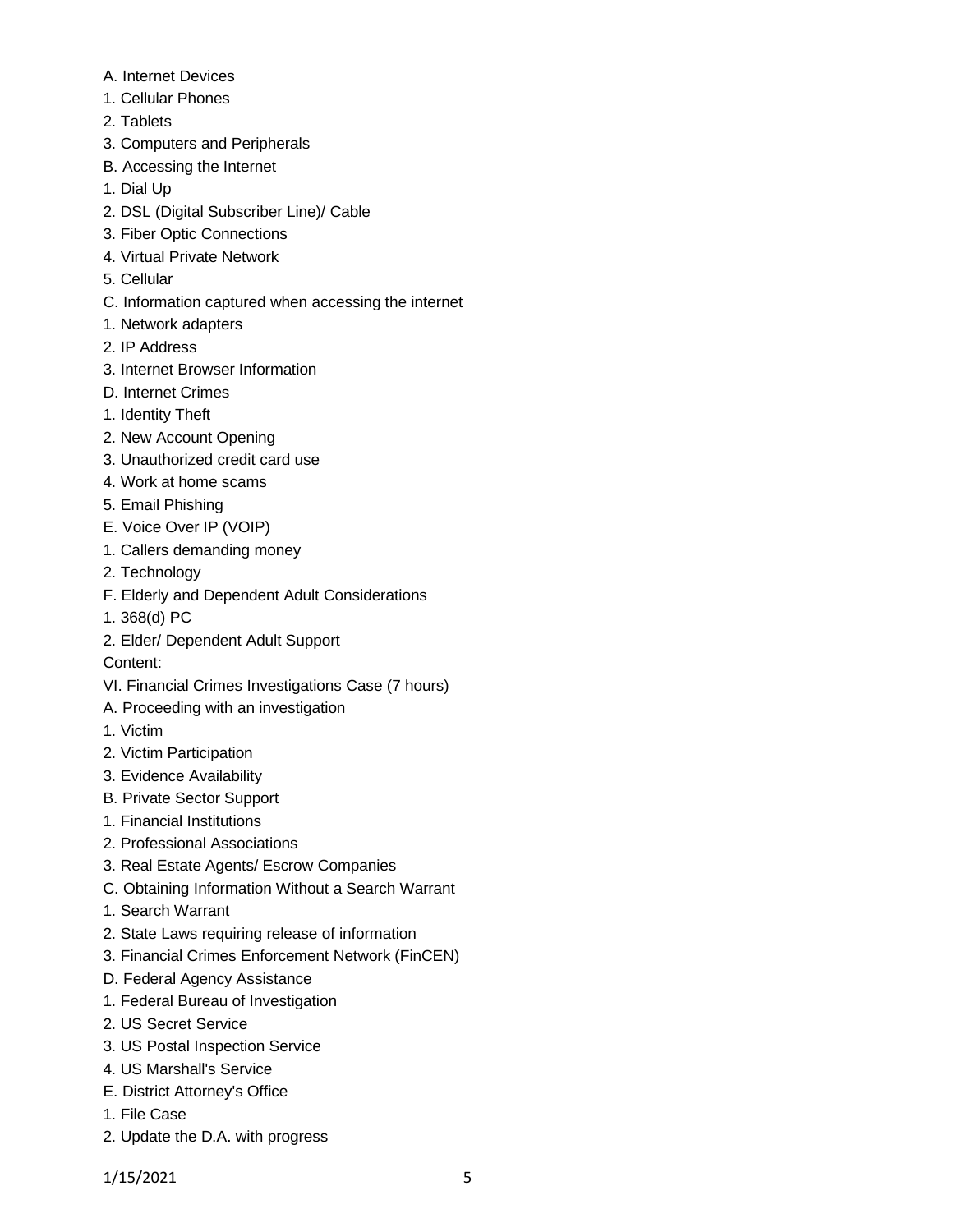- 3. Laying Foundation for Evidence
- F. Law Violations
- 1. Appropriate violations
- 2. State filing vs Federal filing
- G. Elderly and Dependent Adult Considerations
- 1. 368 (d) PC
- 2. Elder/ Dependent Adult support

Content:

- VII. Conclusion (1 hour)
- A. Case Reviews/ Assessment
- 1. Learning Points
- 2. Disposition
- 3. Evaluation
- B. Course Evaluations
- C. Closing Remarks

# **METHODS OF INSTRUCTION:**

Skills Demonstration, Lecture, Scenario Training

# **OUT OF CLASS ASSIGNMENTS:**

Required Outside Hours: 18

Assignment Description:

Read and review Instructor handouts regarding Check Fraud, Credit Card Fraud, Internet Fraud and Financial Crimes Investigations.

Review Penal, Government and Civil Code sections

Read Student manual, Resource Manual for Prosecutors and Investigators

Read Student manual, Identity Theft Reference Manual for California Law Enforcement

Read Instructor handout, National Institute of Justice Special Report: Investigations Involving the Interent and Computer Networks

Read Student manual, Search Warrant Manual

Read Student manual, The Fraud Guide

## **METHODS OF EVALUATION:**

Writing assignments Percent of total grade: 25.00 % Investigative reports on scenarios to be graded using POST standards by POST instructor. Problem-solving assignments Percent of total grade: 25.00 % Scenarios and group activities on Credit Card Fraud Investigation to be graded by POST instructor. Skill demonstrations Percent of total grade: 50.00 %

Skills demonstration, Scenarios, and group activities to be graded by POST instructor.